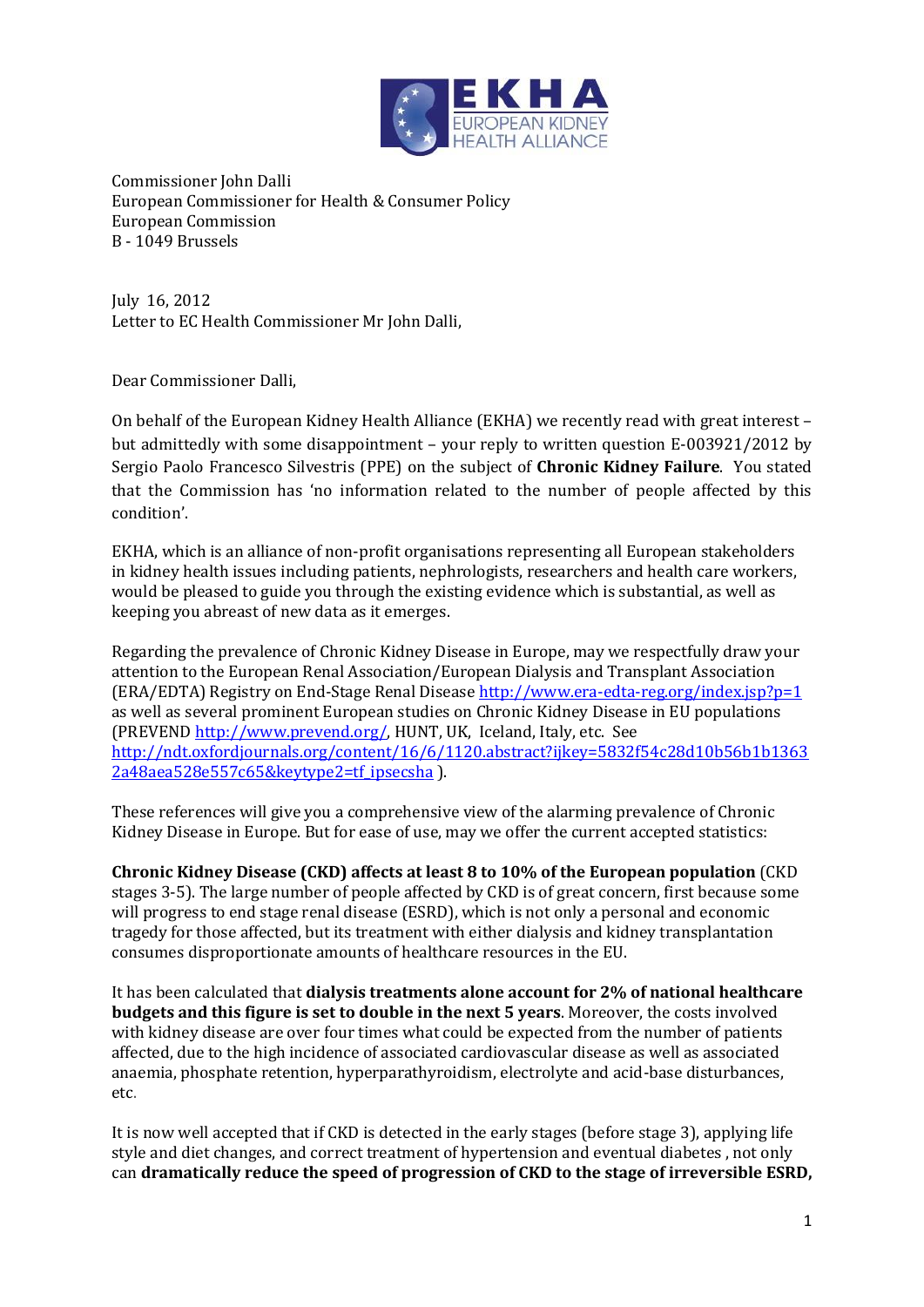## **but also reduce the risk of the very often associated cardiovascular events**.

In most cases, early detection – by simple means of an inexpensive urine test to check the presence of proteinuria-- could prevent a cardiovascular event, as well as the overall disease progression.

Policies aimed at preventing kidney disease can improve the health of Europeans and also increase the health of public finances by decreasing health care costs and increasing productivity of Europeans. Prevention measures—both primary and secondary – will help to defend our fragile economy against the forecasted escalation of health care costs associated with the ageing population , and rising tide of overnutrition- and inactivity-related chronic disease.

In short, kidney health promotion measures are both socially and fiscally prudent to Europe.

Dear Commissioner Dalli, may we ask you to use the available data and we happily offer our expertise on kidney disease morbidity and mortality and the risks, quality of care, medical procedures and costs associated with the management of CKD and/or ESRD , to ultimately help inform the direction of future public health programmes and chronic disease strategies in the EU.

We look forward to continuing this dialogue with you, and will seek every opportunity to support your work in this important sector for the benefit of all Europeans.

Respectfully submitted, on behalf of all EKHA members,

Chairman of EKHA

Professor Emeritus Norbert Lameire Chairman of the European Kidney Health Alliance

EKHA Rue du Luxembourg 22-24 1000 Brussels, Belgium tel : +32 2 213 1300 [info@ekha.eu](mailto:info@ekha.eu)